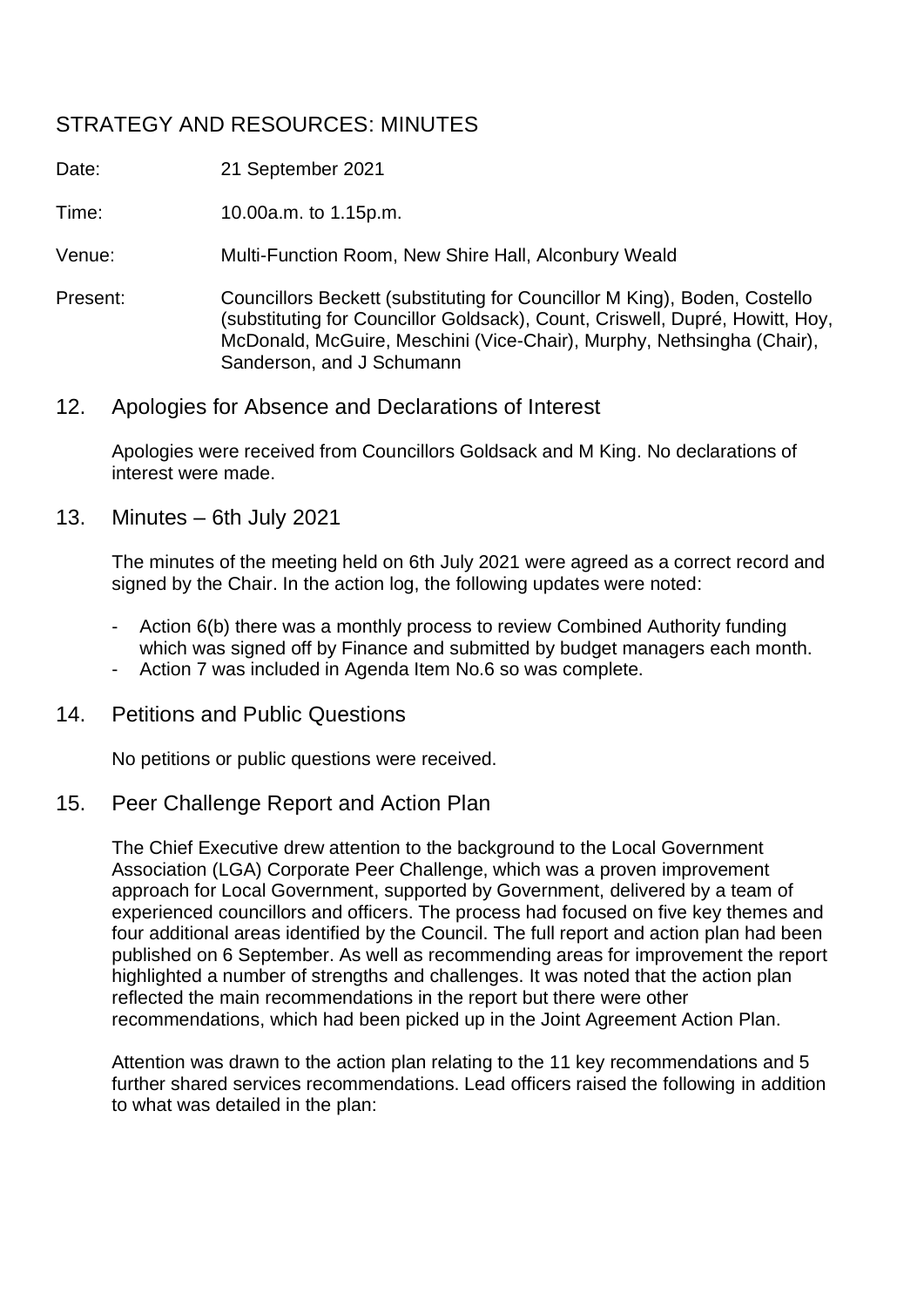#### - Recommendation 1.1

Business planning was currently well underway mobilising the officer governance including the Rapid Improvement Team (RIT) and Capital Programme Board. Member governance involved monthly meetings with Chairs and Vice-Chairs, and meetings of the Strategy and Resources Committee. There were specific actions in the Peer Challenge which were also being addressed such as capacity around the high needs block deficit and capital prioritisation and slippage.

Recommendation 1.3

The LGA was providing a trainer free of charge. The four Peers who had supported the Peer Challenge had indicated their support for this training and some of them had offered to attend if possible.

#### Recommendation 1.5

The Council together with Peterborough City Council had completed the Covid 19 review of emerging evidence, needs and impacts of Covid alongside some work with the Combined Authority. The outcome of this work was being presented at a summit of public service leaders on 14 October. It would also be presented to a Member workshop at the County Council. Both events would enable the Council to identify what public sector organisations could do together or on their own. There would also be a review, reset and rationalisation of the numerous partnership structures. This work was just the start and would be progressed in the future by the Council's new Chief Executive.

- Recommendation 1.6 Avison Young had been appointed as the specialist reviewer of This Land; the review would cover five set questions and was scheduled to take 8 weeks.
- Recommendation 1.7

The LGA would build this recommendation into its six month review in order to assist the Council.

#### - Recommendation 1.8

The Council's new Corporate Strategy and corresponding action plans would be the output from the reset of the Council's system priorities, the Joint Agreement, work being carried out by the committees, Chair and Vice-Chair meetings, the Covid impact assessment work and the system wide leaders' summit. Strategy and Resources Committee would consider the strategy before it was presented to Council in February. It was noted that this would include identifying the skills and capacity needed as the action plans were developed as well as taking into account the innovation across the public, private and voluntary sectors.

Recommendation 2.1

The Council had been working with the LGA to design a workshop for Cambridgeshire and Peterborough involving the Leader and Deputy Leader of both councils and senior officers towards the end of October. The LGA's Local Partnerships Team and both Peer Challenge Teams including the political leaders involved had offered support. Chairs and Vice-Chairs were reviewing original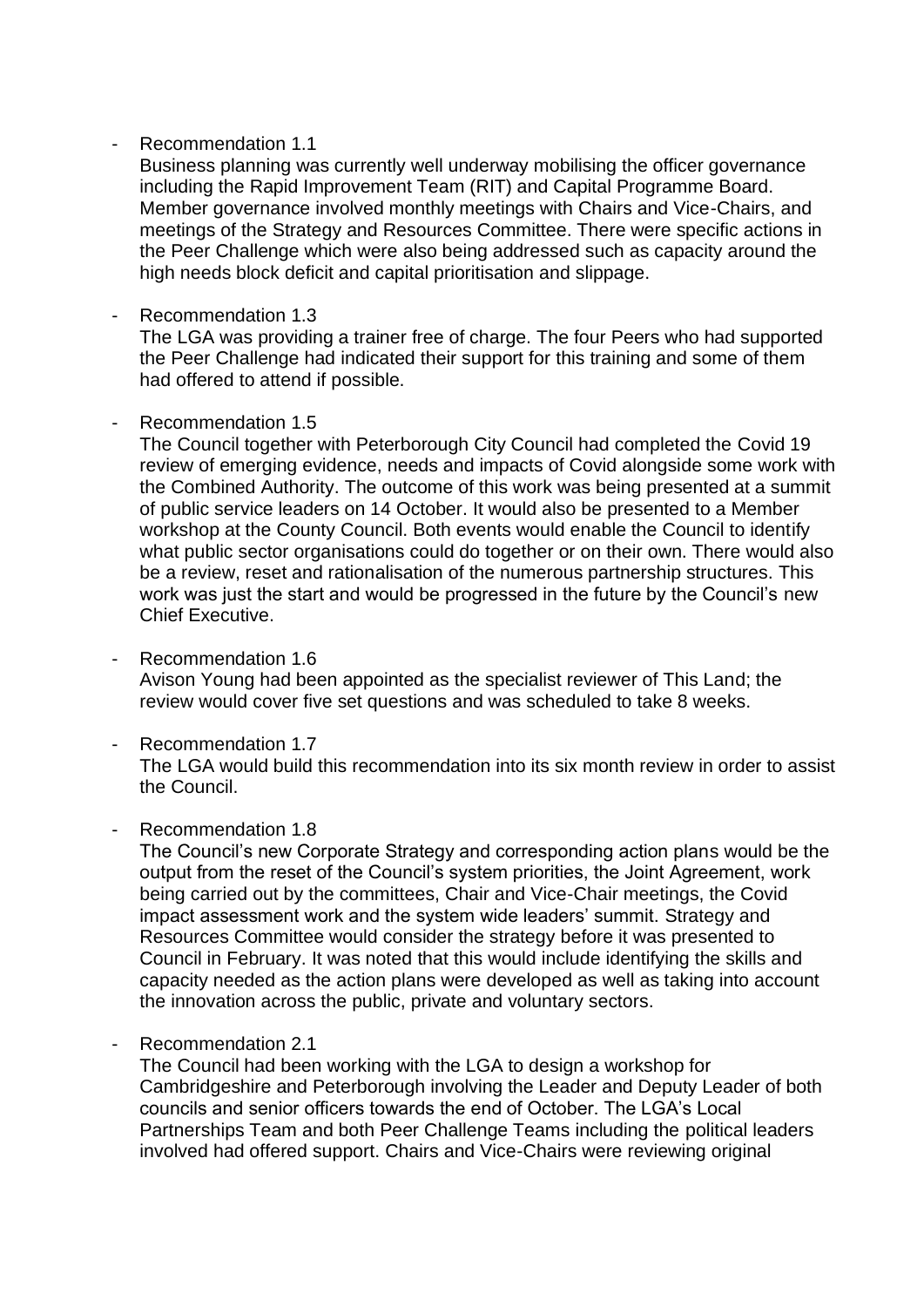business cases in their areas as well as the current context to see what had changed. The output of that work would be shared with the Strategy and Resources Committee and service committees.

Individual Members raised the following issues in relation to the report:

- suggested that it was not appropriate to refer to "member forums" in Recommendation 1.1 as the process at this stage just involved the Joint Administration. The Chair confirmed that strategic financial decisions would remain within the realm of Members.
- thanked the Chief Executive, officers, Members and partners who had taken part in the Peer Review Challenge. Gratitude was expressed to the LGA and the opportunity to continue to work in collaboration was welcomed. It was important to acknowledge that the review had been a remarkable learning and constructive exercise.
- welcomed Recommendation 1.5 as it was important for the authority to reflect on its economic development function in order to avoid duplicating the work of the Combined Authority. It was noted that a number of County Councils had Economic Development Strategies. It was therefore hoped that the Council would have some reflection in advance of the summit on 14 October about how it could develop an economic development approach, which was relevant to its services and the Cambridgeshire economy and complementary to the Combined Authority.
- welcomed the joint workshop with Peterborough to review shared services although there would need to be time for Cambridgeshire Members and officers to talk to each other in advance of this event. The Council needed to be clear about what its intentions were in order to avoid partners over interpreting what was planned. It was proposed to delineate services, but it was not about tearing up all the arrangements. There would be a deliberative process involving Members and officers and it would be a rolling programme. It was acknowledged that it in the past the arrangements had been opportunistic but now needed to be strategic. It was not proposed for example to disentangle joint arrangements in the health sector but instead make them more successful in the future.

The Chair acknowledged how valuable the Peer Challenge had been. The Council would continue to work with the Peer Challenge Team over the coming months on elements of its report. Attention was drawn to the clarity which had come out of the report regarding the questions concerning shared services. For example, where the Councils were now and the direction that they might be heading in. There would not be a single answer on the future of shared services instead there would be different responses to different parts of the Council. Some areas might involve moving services so they were more closely related to local communities and for others it might involve deepening and broadening the current relationship. There would therefore be ongoing work in this area involving the Chief Executives of both councils.

The Chair drew attention to Recommendation 1.5. She suggested that the changes at the Combined Authority along with the changes at the Council provided a real opportunity to rethink how both organisations worked together as a team and avoided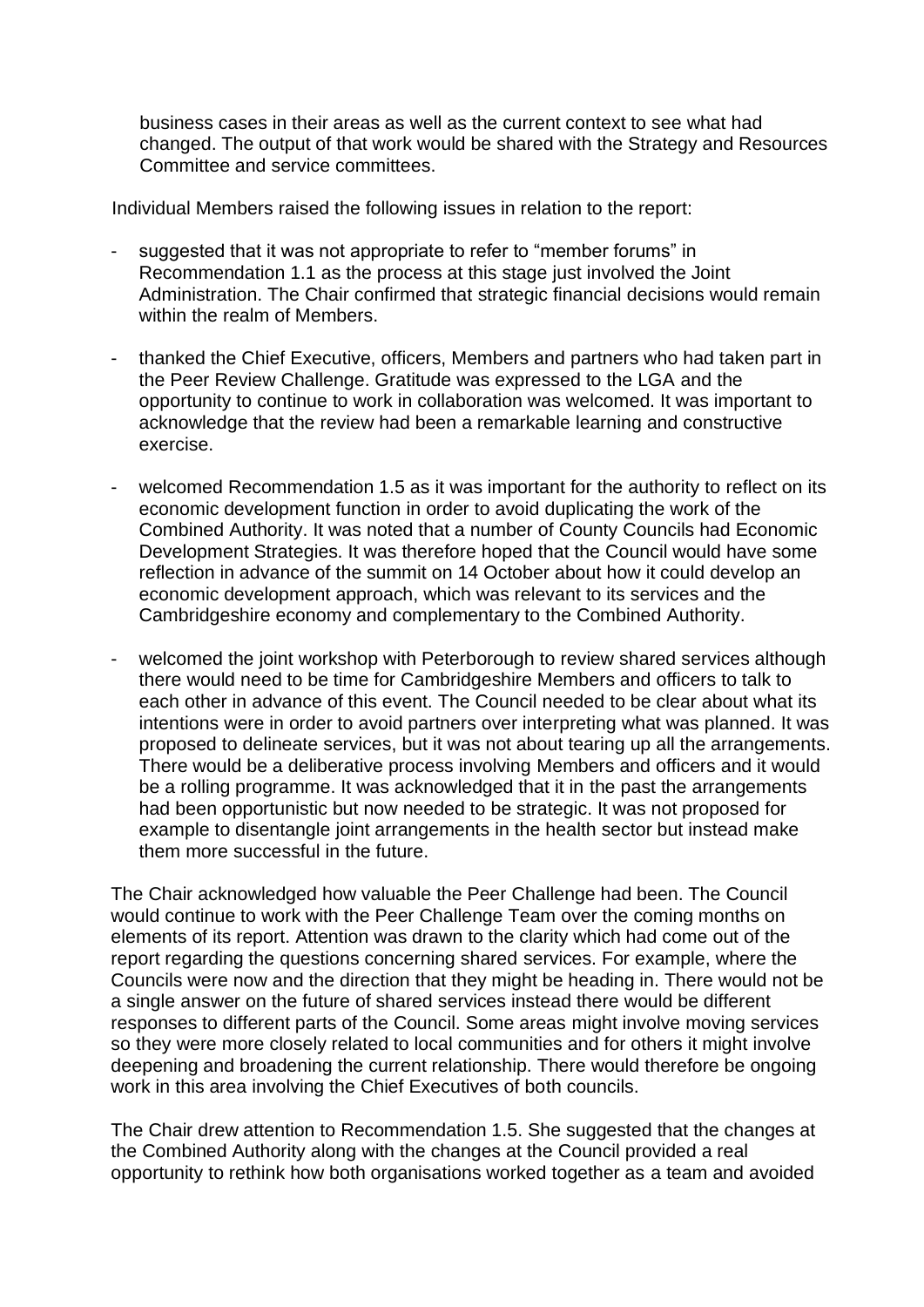duplication. It was important that this opportunity was taken quickly, and good steps were currently being made.

It was resolved unanimously to note and comment on the Peer Challenge Report and draft Action Plan and agree to:

- a) discuss, develop and agree actions with the relevant committees and officer leads.
- b) monitor progress against the Peer Challenge Action Plan at each meeting of this committee for this municipal year.

### 16. Joint Agreement Action Plan Tracking and Monitoring

The Committee considered a report describing activity to deliver the priorities and approaches for achieving improved outcomes for the people of Cambridgeshire as set out in the Joint Agreement. Members were reminded that they had considered the Joint Agreement Action Plan at their last meeting and agreed that a tracker should be produced to monitor the activities in the action plan. Attention was drawn to the tracker which was split into two sections relating to activity and policy development. As new policies were agreed in committees the activity section would grow, and these actions would be monitored by the relevant committee. There would be a clearly defined performance indicator and success criterion for each of the actions. The tracker would be reviewed at each meeting until March 2022. Attention was drawn to the milestones set out in the tracker relating to the Strategy and Resources Committee.

Individual Members raised the following issues in relation to the report:

- suggested that the translation of the Joint Agreement into the tracker had not included some areas. It was noted that the Agreement had asked for all library services to be free to those on universal credit but the focus in the tracker was just on the 50p charge on reserving books rather than the other library services. The Agreement had referred to increasing finance for highways maintenance in relation to footpaths, cycleways and gulley clearance whilst the tracker was just measuring footpaths. It was also missing items such as social value and procurement. It was therefore proposed that the tracker should be revisited with a new first column including the actual wording of the Agreement or the first column should be taken out and replaced with the actual Agreement wording. It was important to maintain honesty and transparency both for the public and scrutiny purposes, as well as for the Members who had signed up to the Agreement. The Director of Business Improvement and Development (BID) acknowledged the need to be more specific about how the Council had moved from one action to another, but the focus was now on the more detailed actions that needed to be undertaken. The Chair reported that the Joint Agreement was a published document so there was no need to include additional information in the tracker.
- expressed surprise at the extent to which the objectives and specific wording of the Joint Agreement were not reflected in the first column. If it was proposed to measure the effectiveness of the Agreement, then it was important to note what it actually said. It was noted that the Agreement had a very bold and interesting comment about procurement stating that equal weight would be given to financial and social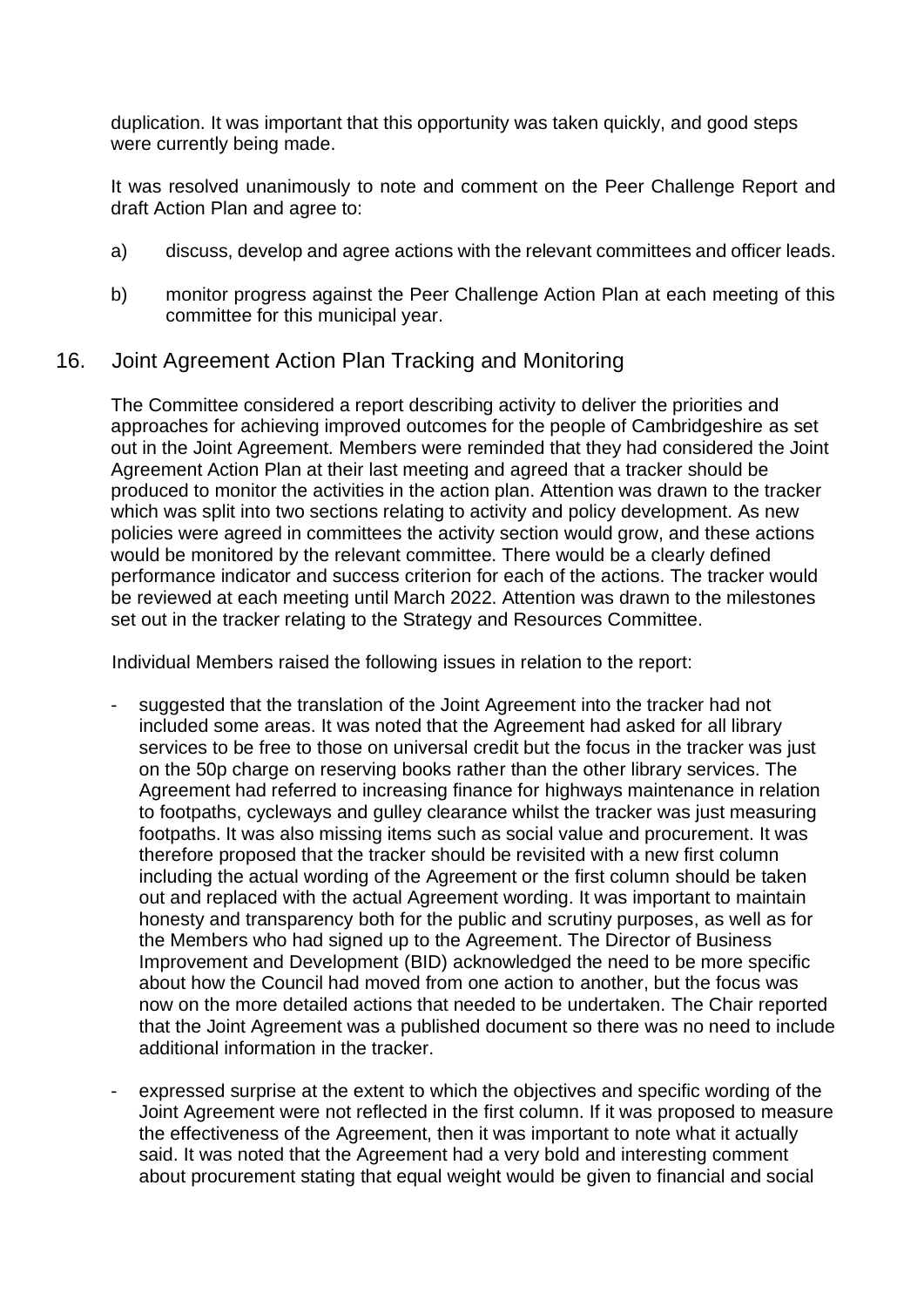value. However, the reference in F.6 on page 64 of the report had been so diluted that it was not possible to track it back to the original commitment in the Agreement. Therefore there needed to be clear line back to the Joint Agreement. The Director of BID drew attention to F.12 on page 62 of the report which set out that there would be a review of the process for decision making on spending and investments in relation to equally weighted for social, environmental and financial criteria. It was acknowledged that actions might have moved as they were translated into the original tracker, but every care had been taken to ensure that the statements in the Agreement were included as an activity or policy.

- noted the aspiration to keep state nursery schools open, and schools in local authority control. However, it was stated that there would be "No reduction in numbers of schools in LA control (excl. those changed due to inadequate rating, forced changed or new school)." It was suggested that the words "those changed due to inadequate rating" should be removed as the authority did have some control via the Education Achievement Board, and it should be monitoring, and actively working with schools in danger of receiving a poor Ofsted report. The Authority should therefore be aiming to avoid having schools forced into academisation using the mechanisms currently in place. It was also important to reflect all the numbers in the tracker. The Chair reported that the Council would continue to work as hard as possible to ensure its schools maintained good ratings.
- expressed concern that schools which had experienced a difficult Ofsted had been forced to academise in order to achieve improvements in education. It was suggested that it was not best practice to set targets in a tracker for issues which were totally outside the Council's control. Whilst acknowledging the need to work constantly with schools and support them to avoid a poor Ofsted, the Council could not control the point where the Government could force a school into academisation. Members were informed that the Joint Administration was in favour of keeping schools in local authority control but also cared about children in academies.

Councillor Count proposed an amendment to the tracker, seconded by Councillor Schumann, to include a new first column on the left hand side with the actual words of the Joint Agreement. On being put to the vote, the amendment was lost.

- expressed support for the way the tracker had been presented given the complexity of the information. It had taken a lot of thought and care to take a broad statement and put it into manageable actions with timelines with accountability.
- confirmed that the Joint Administration Agreement was for a four year term. The tracker showed the milestones being set up to the four years in order for the Joint Administration to achieve its overall ambition, which was why there were updates included as the process moved along.
- requested that the tracker include a column which would indicate whether the actions were aligned, partly aligned or not aligned to the Joint Agreement in order to make the document clearer and more accessible. It was noted that the tracker was aligned completely to the Joint Agreement and that it was not unusual to look at two documents in conjunction with each other.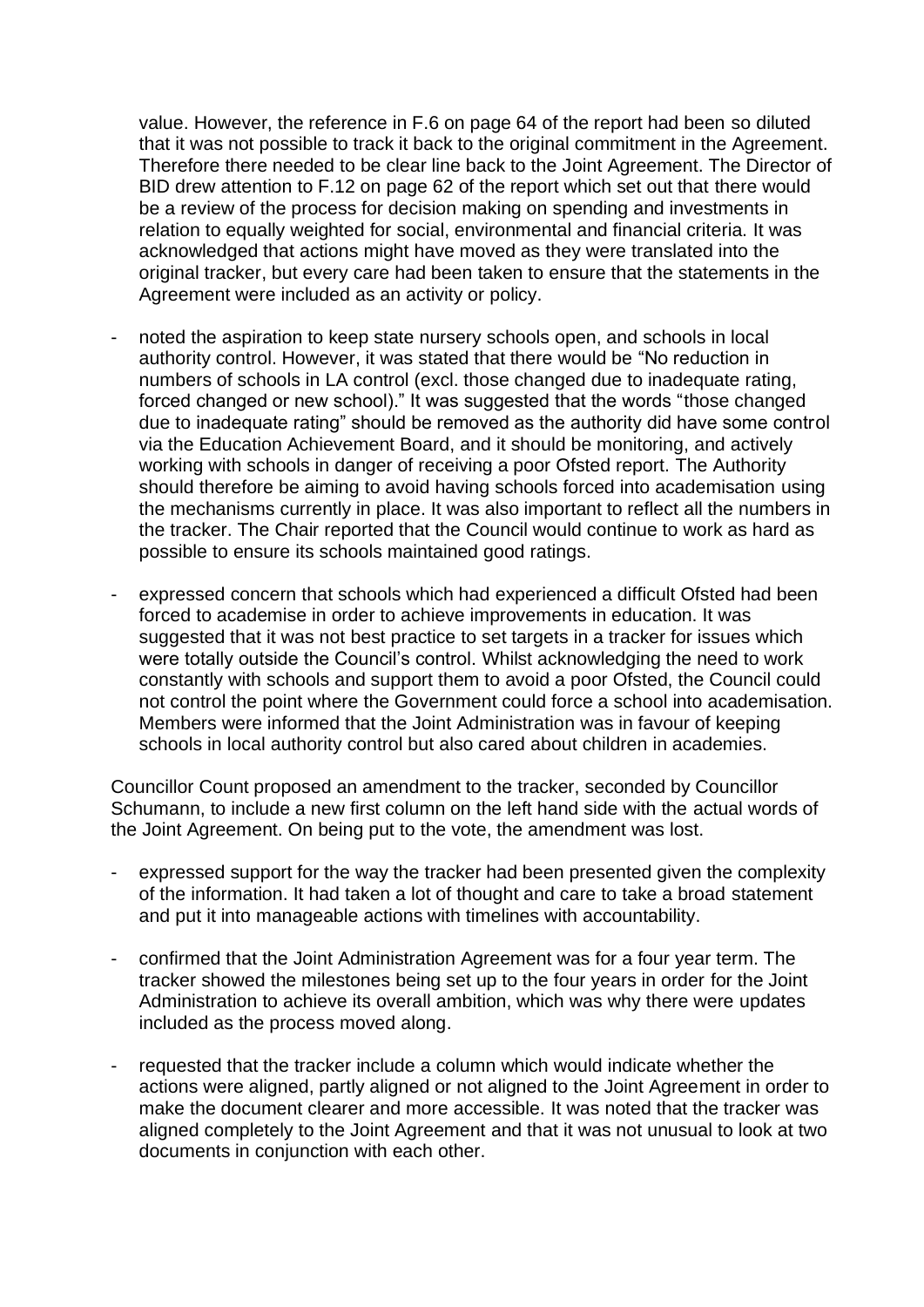The Director of BID suggested that as the numbers on the left hand side related to the action plan, it was proposed to include the Action Plan as an appendix in future reports to provide a cross reference. Action Required.

In conclusion, the Chair reported that the tracker was a working document which would respond to circumstances. The Joint Administration would therefore need to respond to events over the next four years including circumstances outside of its control. It would also need to respond to the severe financial constraints facing the Council as part of its decision making. The Chair reported that she was very proud of the work which had been done by officers over the summer to deliver on the Joint Administration's programme.

It was resolved unanimously to review the monitoring against actions identified in the joint agreement action plan.

### 17. Integrated Finance Monitoring Report for the period ending 31 July 2021

The Committee received a report detailing the performance of the Council for the 2021/22 financial year. The overall revenue budget position was showing an underspend of -£0.930m at year-end whilst the Capital Programme was showing a - £1m underspend. It was important to bear in mind the ongoing effect of Covid and how challenging that made forecasting. The appendices included the Transformation Fund Monitoring Report and the Finance Monitoring Report for the services the committee had responsibility for.

The Chair reported that if the Committee wished to discuss the exempt Appendices 6 and 7, it would be necessary to exclude the press and public. One Member expressed a wish to discuss the confidential appendices, so it was agreed to move the discussion of Recommendations J and K to the end of the meeting.

Individual Members raised the following issues in relation to the report:

- queried the nature of the request to make available additional funds for investment in biodiversity activities during 2021/22. One Member expressed concern that this request had not gone through the committee system, which meant there had been no scrutiny. The funds had also been identified from the Transformation Fund. It was therefore queried whether there was a minor reserve now set up in the Transformation Fund or if funding had just been taken from the Fund because it was under the officer limit. The Chief Finance Officer (CFO) reported that the future of the Transformation Fund was an issue for the business planning process. This was not a Transformation Fund investment subject to the Transformation Fund criteria

and monitoring instead it was a re-allocation of reserves which were not allocated to any current transformation projects. It was acknowledged that the urgency of the recommendation related to the seasonality of this work. Transparency was achieved by reporting the decision to the Committee. The Chair confirmed that this was an unusual situation as the funding was needed urgently to do work over this winter. The same Member suggested that this should therefore have been acknowledged in the report.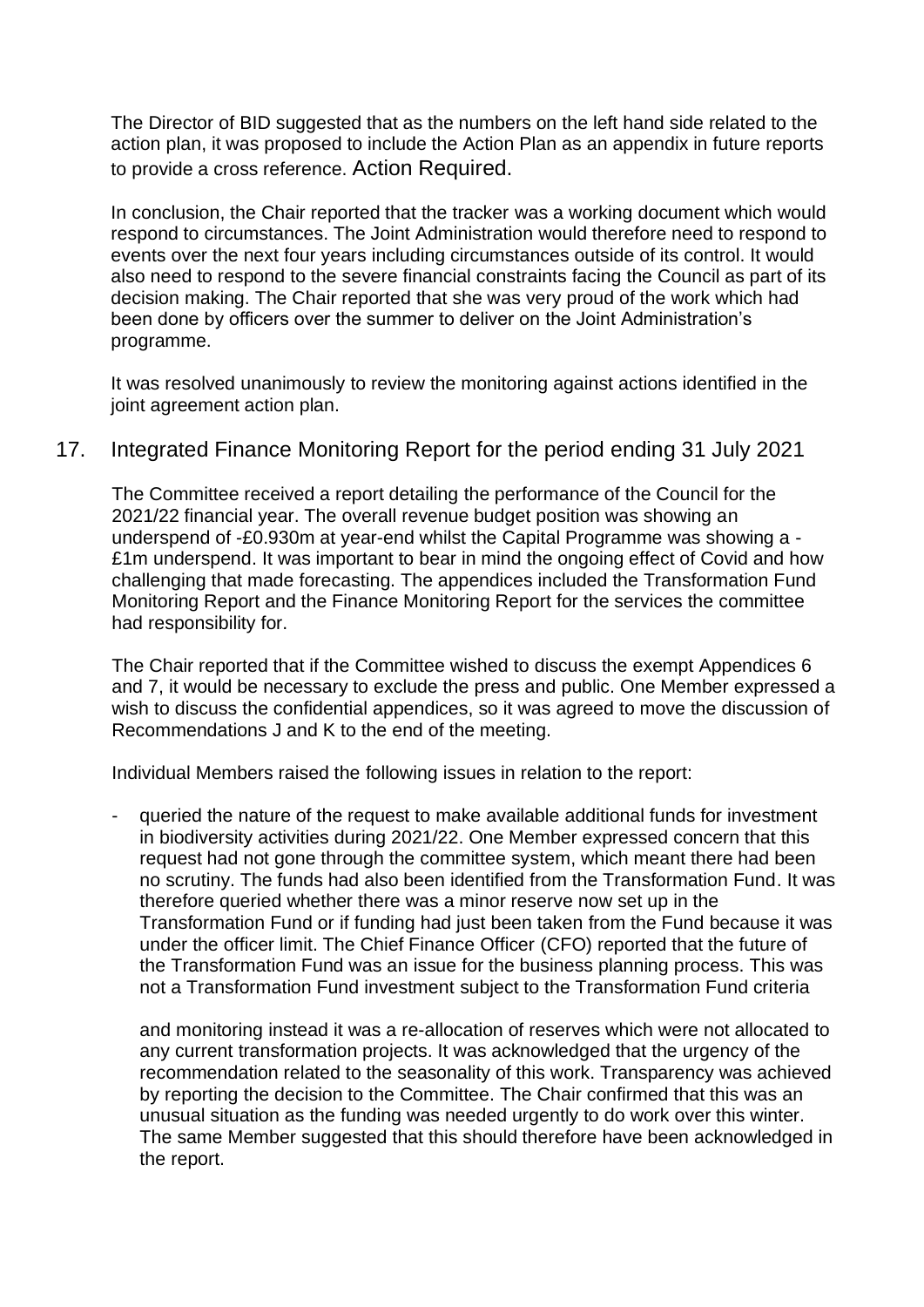- highlighted the fact that the investment in biodiversity activities should not have come as a surprise and should have gone through the committee process. The CFO reported that the Scheme of Financial Management allowed officers to approve reallocations of this type up to £175k. It therefore did not need committee sign off, but it had been reported to committee for transparency purposes.
- queried in relation to Section 8.8 Building Maintenance who would decide whether works which had an environment benefit were eligible for funding from the existing Environment Fund within the capital budget. The CFO reported that it was unlikely that these proposals would receive funding from the Environment Fund. A report would be presented to Environment and Green Investment Committee to enable it to review the criteria, which would need to happen before any funding could be allocated from the Fund. He drew attention to the Government's third wave of public sector decarbonisation grant where it focused on a whole building approach.

It was resolved unanimously to:

- a) Note the additional £292k extended rights to free home to school travel grant for 2021-22, as set out in section 6.1;
- b) Note the allocation by CCC of £109k for biodiversity activities as set out in section 6.2;
- c) Approve the debt write-offs of £71,737 and £27,253 relating to the estates of service users where there was now no prospect of debts being recovered, as set out in section 7.2;
- d) Approve the -£4.2m revised phasing of the capital programme variations budgets as set out in section 8.6;
- e) Note the additional £0.4m grant funding awarded for the Papworth to Cambourne cycling scheme as set out in section 8.6;
- f) Note the receipt of £21.955m as the local transport capital grant allocation for 2021/22 and its application towards the spending plans set for the 2021/22 budget, as set out in section 8.7;
- g) Approve additional prudential borrowing of £432k in 2021/22 for the Building Maintenance scheme as set out in section 8.8;
- h) Note and comment on the Transformation Fund Monitoring Report as set out in Appendix 4; and
- i) Note and comment on the Finance Monitoring Report for Corporate Services (appendix 5).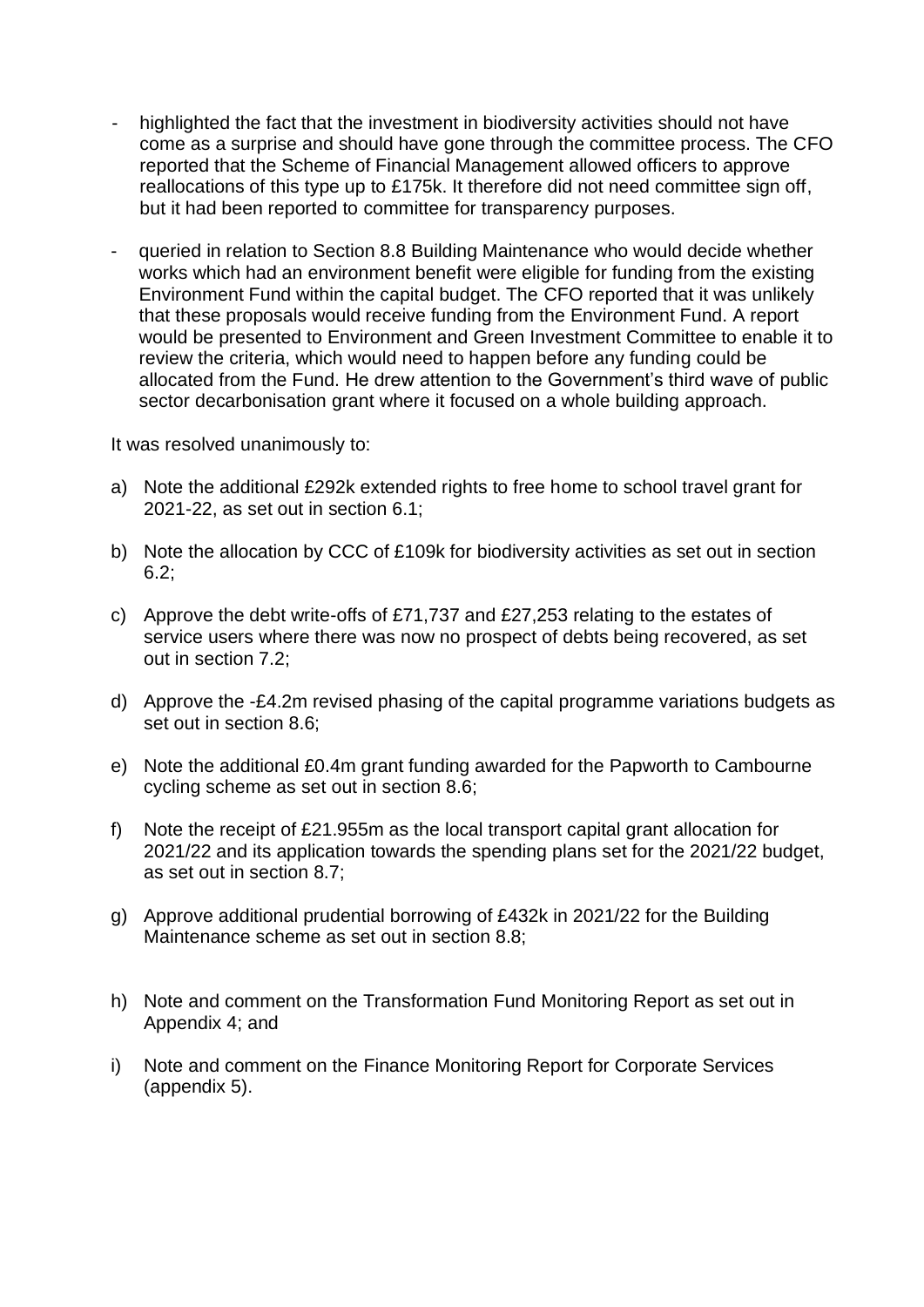# 18. This Land monitoring update and land at Soham Northern Gateway (pre-emption)

The CFO reported that this was the first time an abbreviated Business Plan had been published for This Land. The report included the progress the company had made over the last year since the significant Business Plan refresh in 2020. He reminded the Committee of the activity covered in the Business Plan. The company had reported a number of successes in implementing its 2020 Business Plan in particular achieving disposal values in excess of expected values. The report set out progress with construction and the validation of individual assumptions. This Land continued to make a very important contribution to the Council's budget by way of interest on loans. Set against that there was a significant amount of money on loan to This Land, the company had net liabilities set out in its accounts, and an assessment of principal risks was set out at Section 2.9 of the report. The report also set out the review of This Land by Avison Young a global real estate services consultancy. It was noted that Avison Young would be rechecking the assumptions as part of its review. The Committee was invited to attend the shareholder meeting scheduled for 30 September 2021.

Attention was drawn to the reacquisition of property from This Land at Soham Northern. The Council had sold land to This Land in 2018. A significant development elsewhere in Soham had not progressed as planned, which had led to a reconsideration of where primary school provision would come from in the Town and an updating of the Council's estimates of future need. On that basis, it was therefore proposed to reacquire part of the plot previous sold to This Land adjacent to the Shade Primary School.

Speaking as one of the statutory directors on This Land, the Executive Director of Place and Economy gave his reflections on the Board he had joined about 18 months ago. He had seen continuous improvement in management and governance of the company, which included the appointment of a Finance Director, and the leadership of the Acting Chief Executive had brought clearer direction. There were challenges ahead with a company still in its start-up phase particularly around ongoing delivery rates. The delivery of affordable housing was good with 36% of the schemes identified so far. There were further challenges in relation to delivering zero carbon developments and the move towards place shaping on the larger sites. This Land was delivering high quality communities at an affordable level and addressing zero carbon ambitions.

One Member queried whether the word "permit" in recommendation b) was appropriate given the relationship of This Land (a limited company) and the County Council (the shareholder). He challenged whether the Council could legally give permission to This Land to sell the property. The CFO explained that he had thought carefully about this wording. It was noted that the wording mirrored the recommendation to committee in

2020 in relation to other properties. It was acknowledged that there needed to be an arms-length relationship between the Council and This Land. It was a decision for the company to reach about timing and the nature of the sales, but the Council retained certain rights around the mortgages and pre-emption rights.

The same Member acknowledged the comments made but suggested that recommendation b) be reworded to recommend that the Committee abrogates its pre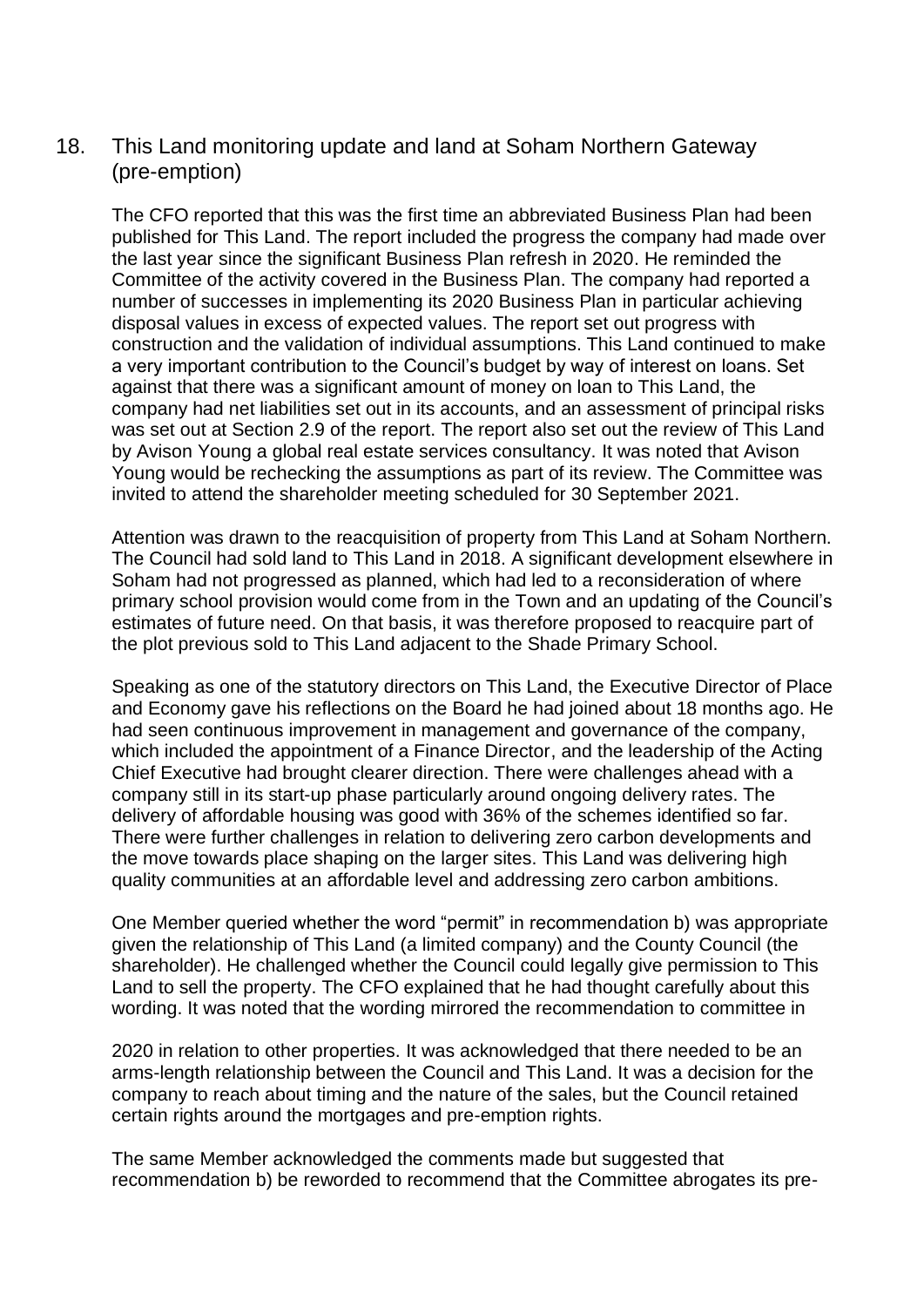emption rights thus giving the opportunity to This Land Limited to sell the property at Burwell and Worts Causeway, in accordance with the Business Plan, and consequential amendments to legal charges on those properties. The CFO confirmed that he was satisfied that the current wording was correct as it was not about approving or agreeing the sale. Another Member suggested adding subject to legal advice at the end of the recommendation or change the word "permit" to allow. The CFO confirmed that the Council did have significant input at this stage because it had the mortgages and preemption rights, so permit was the right word. It was important to note that the Council was taking legal advice continuously.

Another Member commented that if the Council was to agree to abrogate then if anything happened to the sale the Council would have lost its rights in this matter. It was suggested that this should not be done without the benefit of legal advice. The Chair confirmed that she wished to stick with the current wording and suggested that it would have been helpful if the opposition could have given notice of such changes at the Spokes meeting in advance of committee. The same Member confirmed that the Council was abrogating its pre-emption rights, so some clarity was needed. There were two different meanings to permit so it was important to use the correct one. In response the Member confirmed that the issue was one of sequencing so the Council should not abrogate its rights until the sale was sufficiently progressed. The CFO acknowledged the point made and confirmed that the recommendation would allow the Council to respond in a reactive way when the sale came forward.

In drawing attention to the review on page 130 of the agenda, one Member asked if the Joint Administration would be willing to consider an additional question to questions a) to e) to ask how This Land could further develop its affordable housing on its site and land owned. The Chair confirmed that the terms of the review were now set, and work had already started. However, the point made was high on the Administration's agenda and could be included as part of question c). The CFO added that affordable housing would be part of the discussion as the reviewers would be looking across the whole aspect of This Land's business plan. Another Member queried the actual objective of the questions as in relation to question c) This Land could go in any direction. It was therefore important to set the context by using the Joint Agreement to clarify the purpose of the questions. The Chair confirmed that the review was underway and the context for the review was clear, but the Council needed to be cautious about how it directed the company.

It was resolved unanimously to:

- a) approve the acquisition of land at Soham Northern Gateway and agree delegation of the final terms to the Director of Resources in consultation with the Chair and Vice-Chair;
- c) note the updated This Land business plan 2021; and
- d) note the commencement of a formal review of This Land as set out in section 2.8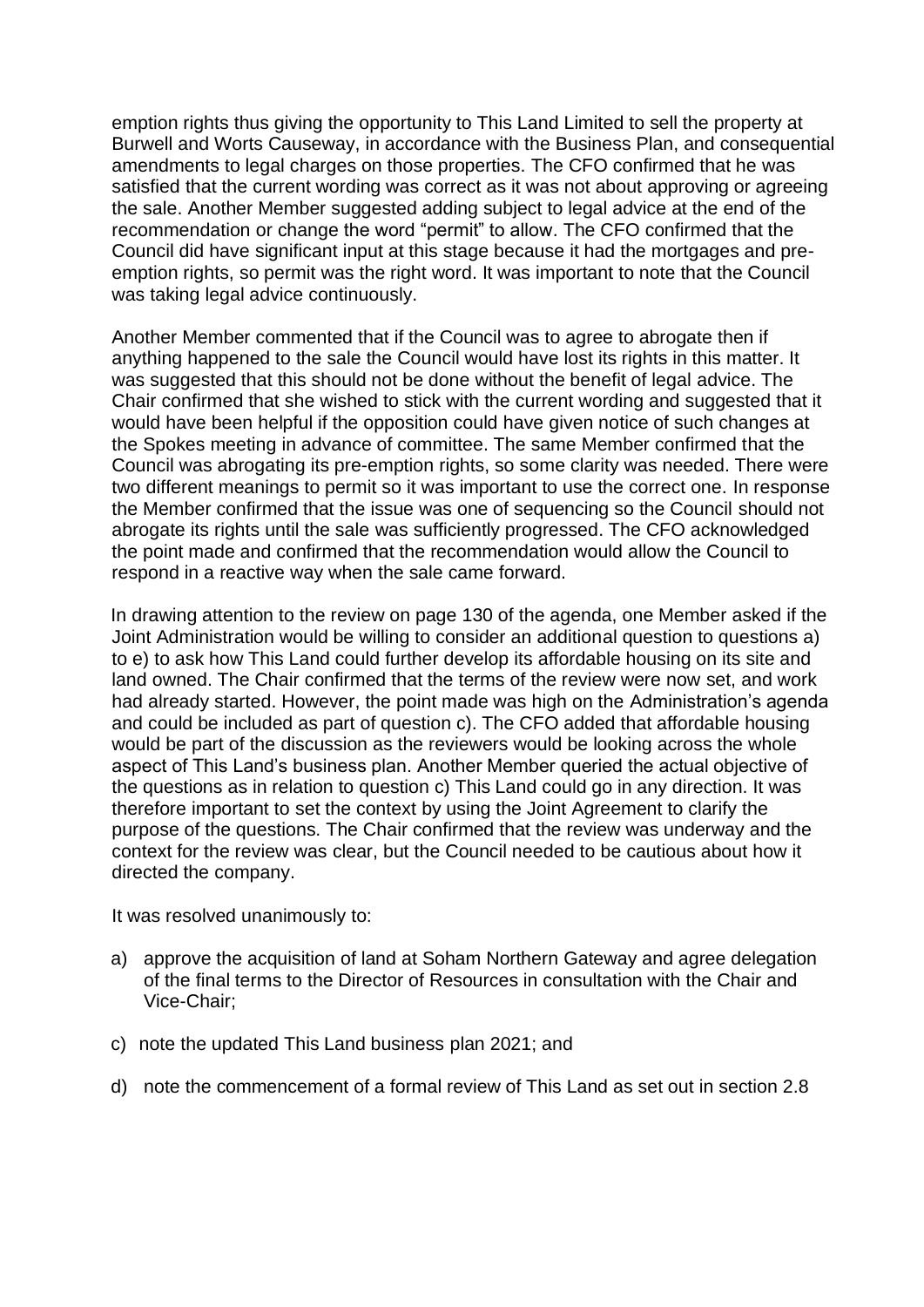It was resolved by a majority to:

b) permit the sale of property by This Land, at Burwell and Worts Causeway, in accordance with the Business Plan, and consequential amendments to legal charges on those properties

#### 19. Contract Commencements and Renewals

The CFO introduced three contract commencements and renewals as set out in items a) to c). Item d) related to a procurement conducted in a different way via a Teckel arrangement with partner authorities.

a) Re-procurement of Minor Works Contractor Framework and Relocation of Temporary Buildings & Associated Groundworks Term Contract

One Member drew attention to the review process for decision making on spending and investments to ensure all decisions were equally weighted for social, environmental and financial criteria as set out in the Joint Agreement Tracker at F.12, which had been completed with mechanisms in place. It was therefore queried whether those mechanisms had been applied to the re-procurement in 8a) as there was no reference to this in Section 4.2 of the report. It was also asked whether there had been any change in the weighting which would be given for different criteria and what action would be taken to allow for differential scoring sensitivity in the different ratings. The Director of BID reported that the milestone for this action in the Tracker was that it was due to come back to the Committee in November 2021, so the new criteria had not yet been adopted. In response it was requested that when the criteria was agreed Members should receive significant detail on the weighting between each criterion and how the Council was accounting for differential scoring sensitivity.

It was resolved unanimously to:

- a) Endorse the re-procurement of the following frameworks which were due to expire in the next 12 months:
	- (i) Minor Works Contractor Framework (due to expire 31 March 2022)
	- (ii) Relocation of Temporary Buildings and Associated Groundworks Term Contract (due to expire 30 April 2022)
- b) Endorse the appointment of contractors once the re-procurement process had completed in the Spring of 2022 in conjunction with the Councils procurement team (both frameworks).
- c) Delegate the award of the new Framework to the Director of Resources in consultation with the Chair and Vice Chair of the Strategy and Resources **Committee**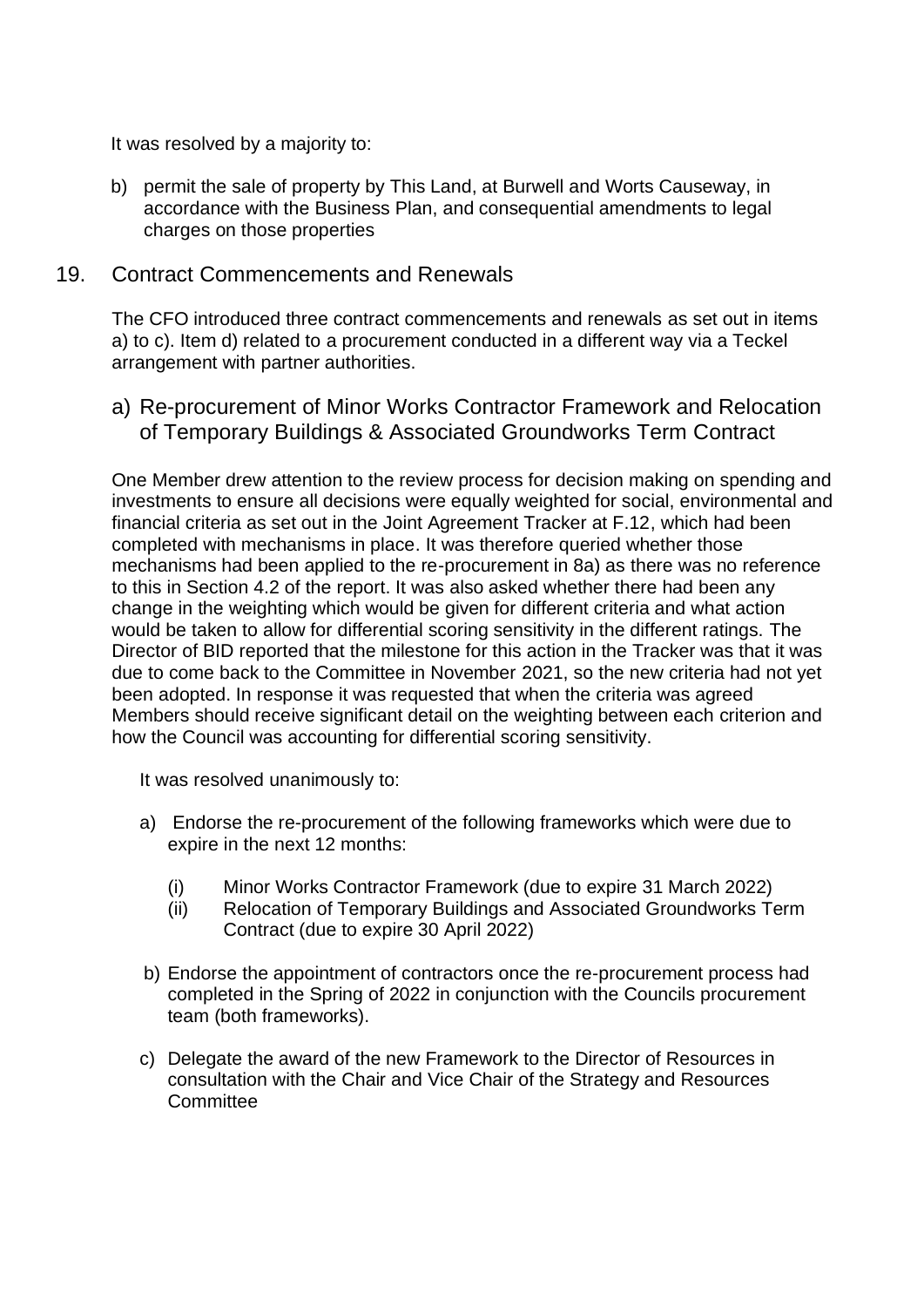# b) Cleaning re-tender of contract for Cambridgeshire county offices & buildings

One Member queried whether the Joint Administration would honour its commitment to the Real Living Wage to the 108 cleaning staff covered in this contract as its was reported that the Real Living Wage would be considered within the procurement process but not mandated pending further development within the Council. The Chair reminded the Committee that the new procurement strategy ,which looked at a range of different elements, would be considered by Members first and would apply to this tender.

It was resolved unanimously to authorise the re-tender of the cleaning and grounds contract that was due to expire on 31st March 2022 and:

- a) Approve the commencement of the re-procurement of the Cleaning & Grounds Maintenance Facilities Management Framework Contract for a term of three years from 1 April 2022 to 31 March 2025 with the option to extend for a further year;
- b) Delegate authority to the Chief Finance Officer and Assistant Director Property to appoint a contractor following a competitive procurement process and complete all necessary contractual documents in accordance with Council procedures.
- c) Delegate authority to the Chief Finance Officer and Head of Procurement to approve a procurement waiver for a temporary extension to the existing contract pending completion of the re-procurement.
- c) Procurement of laptop supply and Multifunction Device (MFD) contracts

It was resolved unanimously to:

- A) Agree to the procurement of two call-off contracts for an initial period of three years from October 2021 to October 2024, with options to extend for up to a further two years.
- B) Agree to delegate the award of these contracts to the Section 151 Officer in consultation with the Chair of the Strategy and Resources Committee.

### d) Opus LGSS Update

One Member queried the status of Peterborough City Council and whether the Council coming on board as an external customer would threaten the Teckel limit of 20% or would the Council be joining as a shareholder to avoid the problems with Teckel. Concern was expressed about the lack of Member oversight as there was no Member on the Board.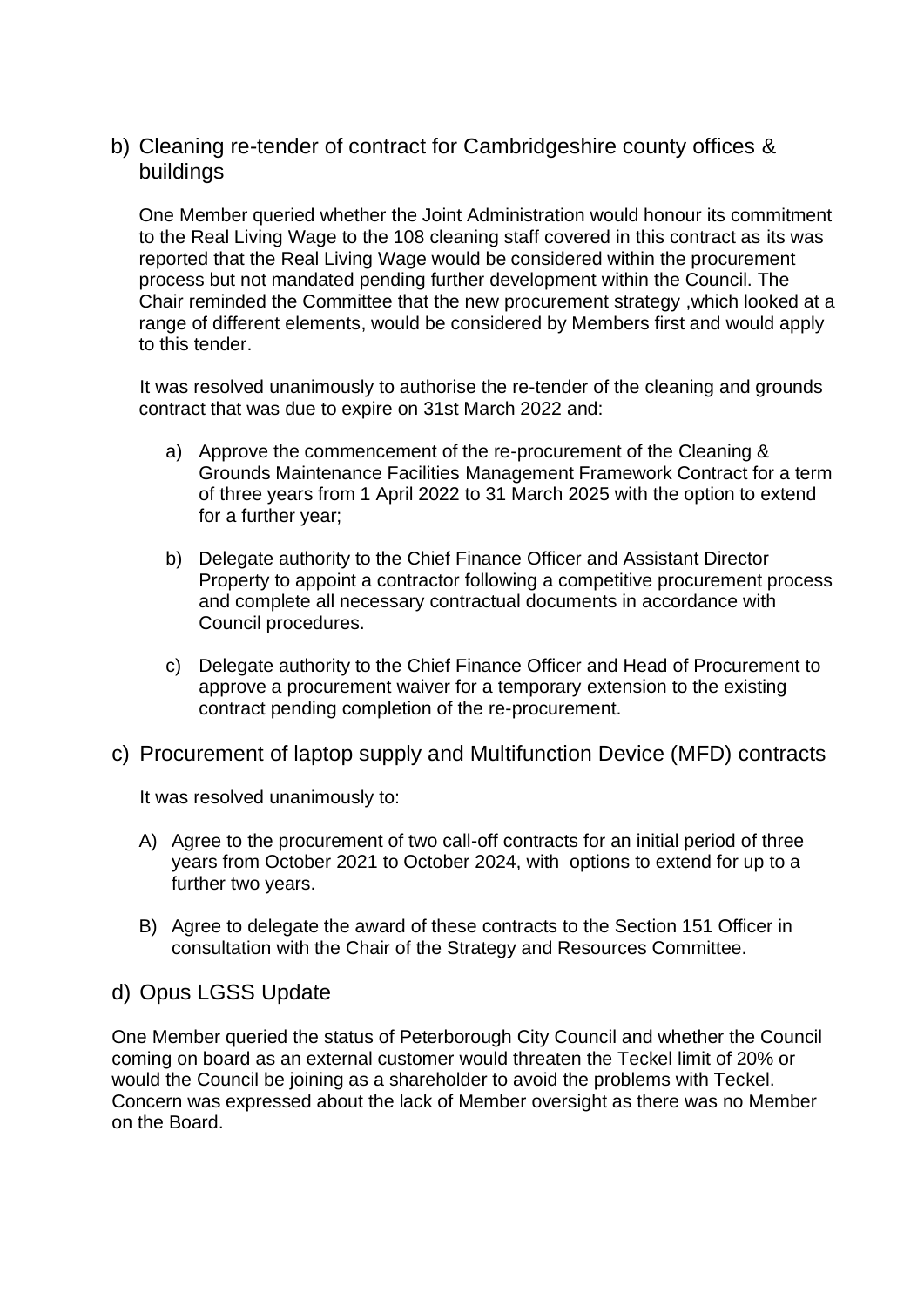The same Member highlighted the fact that the company was ending up with a significant profit at the end of each year, payable to the Council in the form of dividends. It was suggested that this was not the most tax efficient way for the Teckel company to work. It was more efficient to avoid some of the corporation tax being paid by having lower charges to the members of the company. It was reported that it was permissible in a Teckel company to have two tier pricing i.e. pricing for members of the company and pricing for third parties and it was queried whether this had been considered.

The CFO agreed to provide the Committee with a detailed briefing on the operation of Opus. Action Required. It was noted that the Director Customer and Digital Services was the Council's representative on the Opus Board, which mirrored the representation from the other councils, and the Member oversight was through the Strategy and Resources Committee. He explained that the largest shareholder of Opus was Suffolk County Council who owned the parent company, and did not purchase from this subsidiary, so would probably want to see the highest profit rather than deal with it through repricing.

It was resolved unanimously to approve:

- a) an extension of the joint venture for a further 5 years from 8 January 2022; and
- b) to delegate the re-negotiation of the Services Agreement for Cambridgeshire to the Section 151 Officer, in consultation with the Chair of Strategy and Resources **Committee**
- 20. Business Planning Proposals for 2022-27 opening update and overview

The Committee considered a report detailing the process of setting a business plan and financial strategy for 2022-2027, which would culminate at the February full Council. Attention was drawn to the overview, which showed a budget gap of -£22.2m in 2022- 23, which had now increased to -£23.5m. Besides the pandemic, the CFO outlined a number of other major risks and uncertainties in setting budgets for 2022-27. Members noted a table in Section 2.12 detailing changes which had been applied to reach the revised budget gap of -£23.5m. The Committee was informed of actions currently being taken to close the gap, and a small number of financing options that might be available to contribute to closing the gap such as additional central Government funding, the one off reallocation of reserves, and Council Tax. The next steps would be presented to the Committee in November with the business cases available in December.

The Chair reported that the report highlighted a difficult situation inherited by the Joint Administration, which had been reflected in the Peer Challenge. While the Peer Challenge had indicated that the Council should not place any reliance on additional Government funding, the Council was still fighting for fairer funding including recognising the new burdens placed on local authorities. One Member commented that the Peer Challenge had not indicated that the previous administration had left the Council in a less good position. Instead it had stated that historic decisions not to increase Council Tax by the maximum level had resulted in significant lost income recognising that lost income was by not taxing residents. Another Member commented that the previous administration had faced a significant funding gap for each of the four years it had been in power but had still balanced the budget.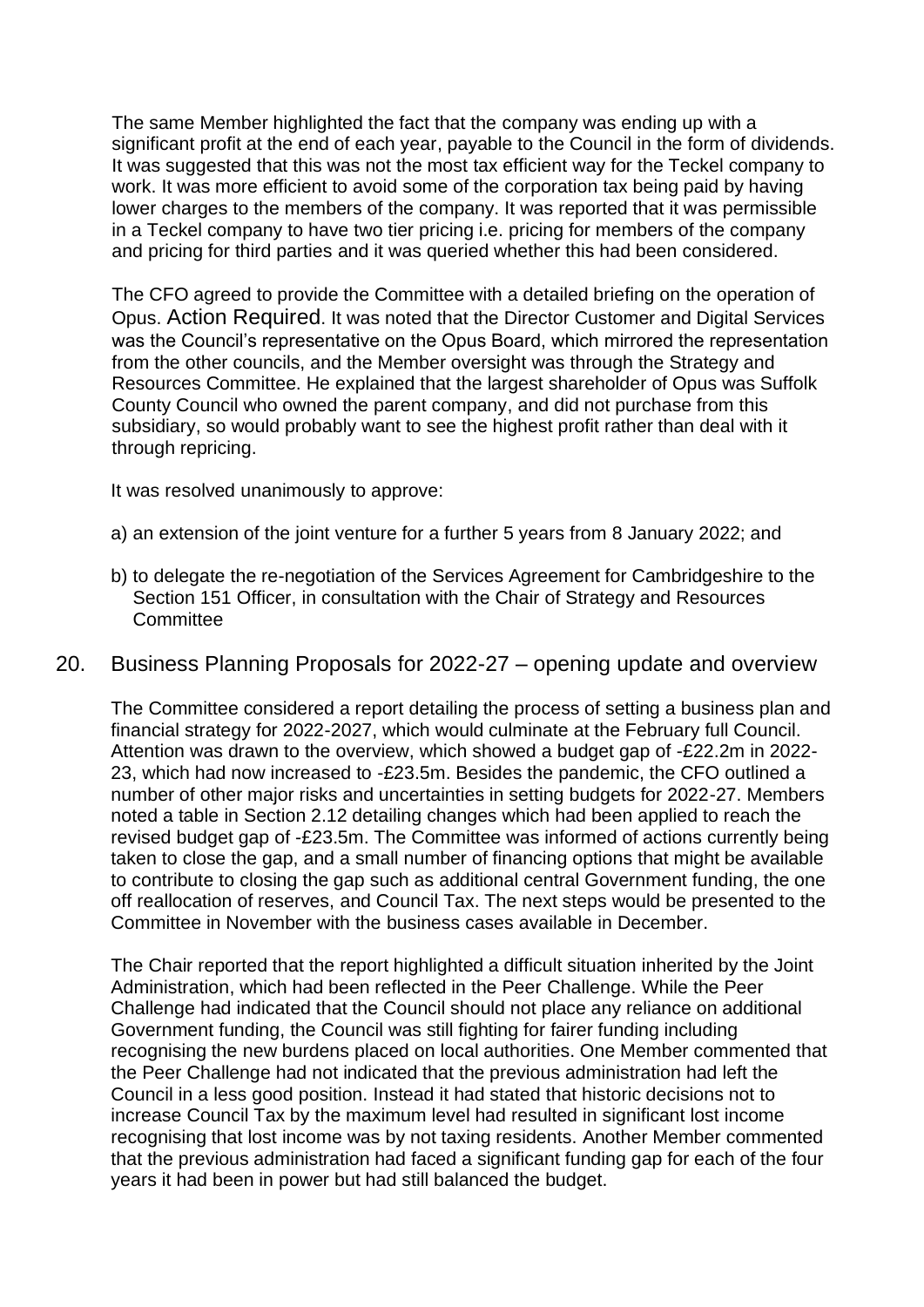One Member supported the CFO's view that the General Fund balance should not be reduced from its current level in view of the risks the Council was currently facing. It was noted that the general reserves were approximately £64m but it was stressed that these one off reserves should not be used without a plan for future funding. It was queried why the Joint Administration was working to the previous administration's 1.99% increase in Council Tax when it could increase Council Tax by 4%. It was important that the Joint Administration revealed its plans for Council Tax as early as possible. Another Member reminded the Committee that the previous administration's business plan had only been released on publication of the February full Council agenda.

It was resolved unanimously to:

- a) Note the overview and context provided for the 2022 2027 business plan.
- b) Note the initial estimates made for demand, inflationary and other pressures.

### 21. Treasury Management Report – Quarter One Update 2021-22

The Committee considered the quarterly update on the Treasury Management Strategy 2021-22, approved by Council in February 2021. Attention was drawn to the Section 5 of the report detailing the Council's treasury investments which showed a pleasing capital value in line with expectations. Members also noted that in relation to Section 6 Borrowing, the Council had taken opportunities in quarter one to finance short term loans onto a longer term footing to take advantage of lower PWLB rates.

One Member expressed concern about the little challenge in the report to the optimistic consensus from the Government and Bank of England regarding future rates of inflation. There was some scepticism about how quickly inflation would come down again. Therefore the Council needed to plan for a worst case scenario to reflect a higher rate of inflation than being forecast. It was important the Council made the right decisions in terms of being cautious of the maturity periods it was refinancing. It was queried whether any analysis had been undertaken to protect the Council in the future.

The CFO reported that in terms of the PWLB borrowing the Council was led by its Treasury Advisers who had a view that interest rates in the short term would persist at a

low level and they would help the Council identify the best value in the PWLB borrowing curve. The borrowing with PWLB was very long term taking the Council up to fifty years. The Council was very conscious not to take loans which matured in points of the year when it was difficult to get further local authority financing. He acknowledged it was a balance in fixing rates for the long term when it was beneficial but there was also tremendous value in very short term borrowing. It was noted that the estimates did update regularly but the Council was very alive to this issue.

Another Member reported that it was possible to get a fan graph detailing inflation projections. It was felt that inflation could lie higher on the fan graph which would impact on areas such as social care. It was therefore suggested that there should be some work carried out on an 80% scenario followed by some what if scenario planning.